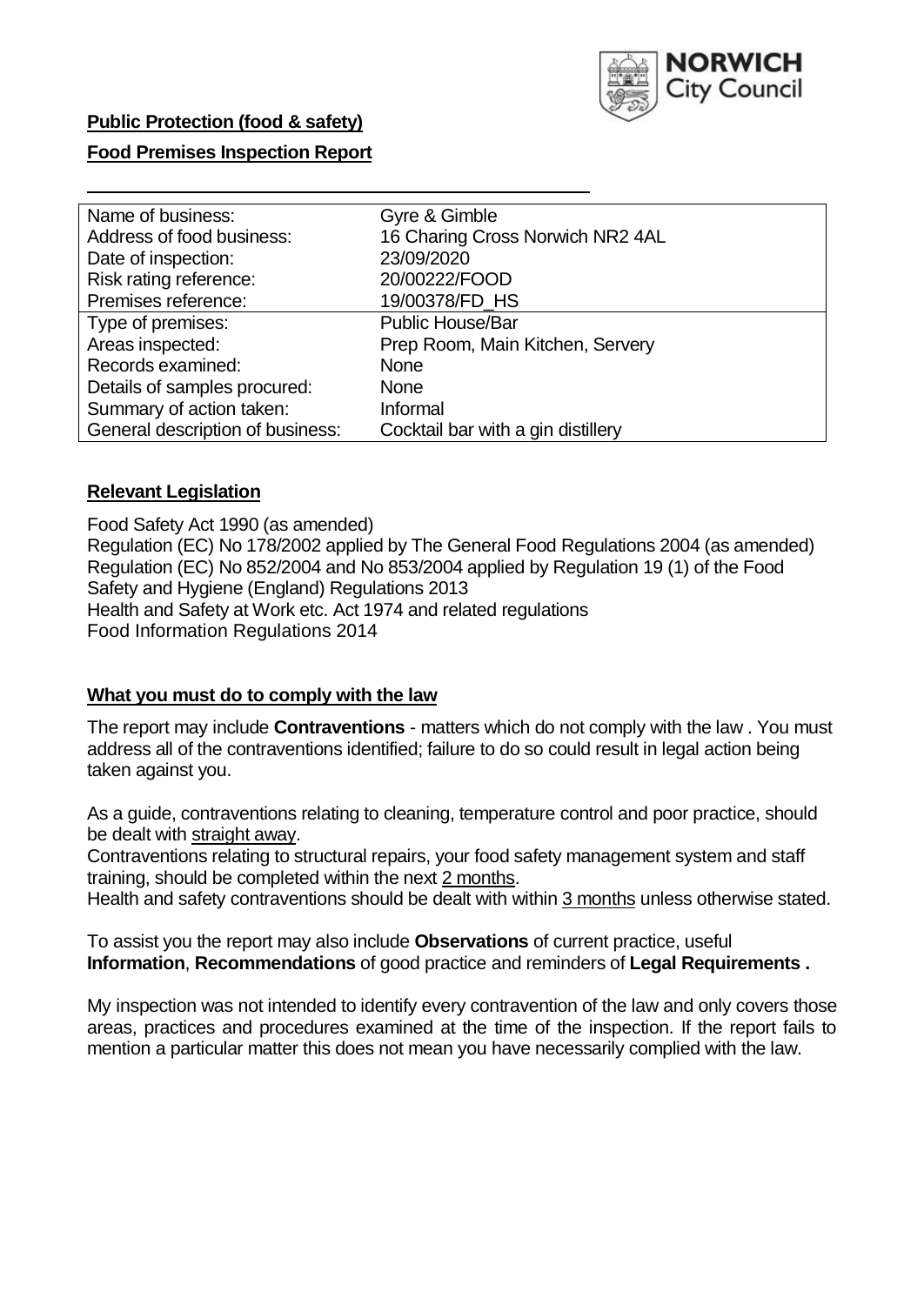# **FOOD SAFETY**

## **How we calculate your Food Hygiene Rating:**

 The food safety section has been divided into the three areas which you are scored against for the hygiene rating: 1. food hygiene and safety procedures, 2. structural requirements and 3. confidence in management/control procedures. Each section begins with a summary of what was observed and the score you have been given. Details of how these scores combine to produce your overall food hygiene rating are shown in the table.

| <b>Compliance Area</b>                     |          |                |           | <b>You Score</b> |               |    |           |                 |          |  |  |
|--------------------------------------------|----------|----------------|-----------|------------------|---------------|----|-----------|-----------------|----------|--|--|
| Food Hygiene and Safety                    |          |                |           | $\Omega$         | 5             | 10 | 15        | 20              | 25       |  |  |
| <b>Structure and Cleaning</b>              |          |                | $\Omega$  | 5.               | 10            | 15 | 20        | 25              |          |  |  |
| Confidence in management & control systems |          |                | $\Omega$  | 5                | 10            | 15 | 20        | 30 <sup>°</sup> |          |  |  |
|                                            |          |                |           |                  |               |    |           |                 |          |  |  |
| <b>Your Total score</b>                    | $0 - 15$ | 20             | $25 - 30$ |                  | $35 - 40$     |    | $45 - 50$ |                 | > 50     |  |  |
| <b>Your Worst score</b>                    | 5        | 10             | 10        |                  | 15            |    | 20        |                 |          |  |  |
|                                            |          |                |           |                  |               |    |           |                 |          |  |  |
| <b>Your Rating is</b>                      | 5.       | $\overline{4}$ |           | 3                | $\mathcal{P}$ |    |           |                 | $\Omega$ |  |  |

Your Food Hygiene Rating is 3 - a generally satisfactory standard

# **1. Food Hygiene and Safety**

 control measures to prevent cross-contamination are in place. The contraventions require Food hygiene standards are generally satisfactory and maintained. There is evidence of some non-compliance with legal requirements. Some lapses are evident however generally you have satisfactory food handling practices and procedures and adequate your attention; although not critical to food safety they may become so if not addressed. **(Score 10)** 

000300

### Contamination risks

 with bacteria or allergens or its physical contamination with dirt, foreign objects or **Contravention** The following exposed food to the general risk of cross-contamination chemicals:

food i.e juniper berries were being stored directly on the floor in the distillery

### Hand-washing

**Contravention** The following indicated that hand-washing was not suitably managed:

- No wash hand basin in room where food is being prepared
- there was no hot water to the wash hand basin in the bar area
- no soap was available to the wash hand basin in the distillery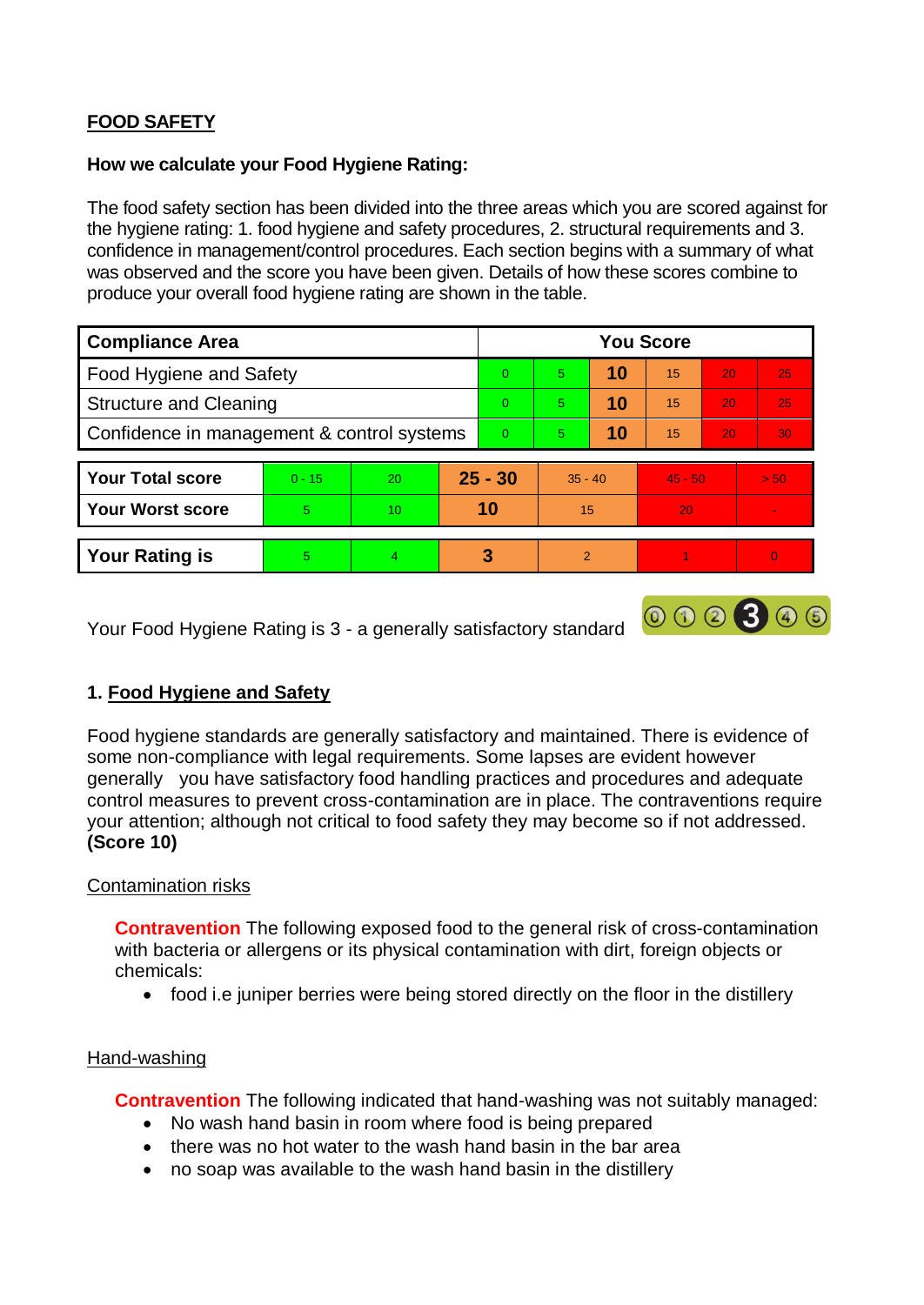**Legal requirement** Washbasins must be available, suitably located and designated for cleaning hands. Wash-hand basins must be provided with hot and cold (or mixed) running water. Soap and hand drying facilities must be located nearby.

# Poor Practices

 continue may cause food to become contaminated or lead to its deterioration:: **Contravention** The following matters represented poor practice and if allowed to

• there was no date of when opened on the wells alpine cheese

# **2. Structure and Cleaning**

 satisfactory standard but there are some repairs and/or improvements which are required The structure facilities and standard of cleaning and maintenance are of a generally in order for you to comply with the law. Pest control and waste disposal provisions are adequate. The contraventions require your attention; although not critical to food safety they may become so if not addressed. **(Score 10)** 

### Cleaning of Structure

**Contravention** The following items were dirty and require more frequent and thorough cleaning:

- wall behind sink in distillery
- window sill in distillery had dead flies to it

### Cleaning Chemicals / Materials / Equipment and Methods

**Observation** I was pleased to see that the premises was kept clean and that your cleaning materials, methods and equipment were able to minimise the spread of harmful bacteria between surfaces.

#### **Maintenance**

**Observation** You are maintaining the premises in good condition.

#### Facilities and Structural provision

**Contravention** The following facilities were inadequate and must be improved:

• insufficient number of sinks

#### Pest Control

**Recommendation** Ensure staff are trained to recognise the signs of pests and that they undertake regular checks of the premises

**Observation** I was pleased to see that the premises was proofed against the entry of pests and that pest control procedures were in place.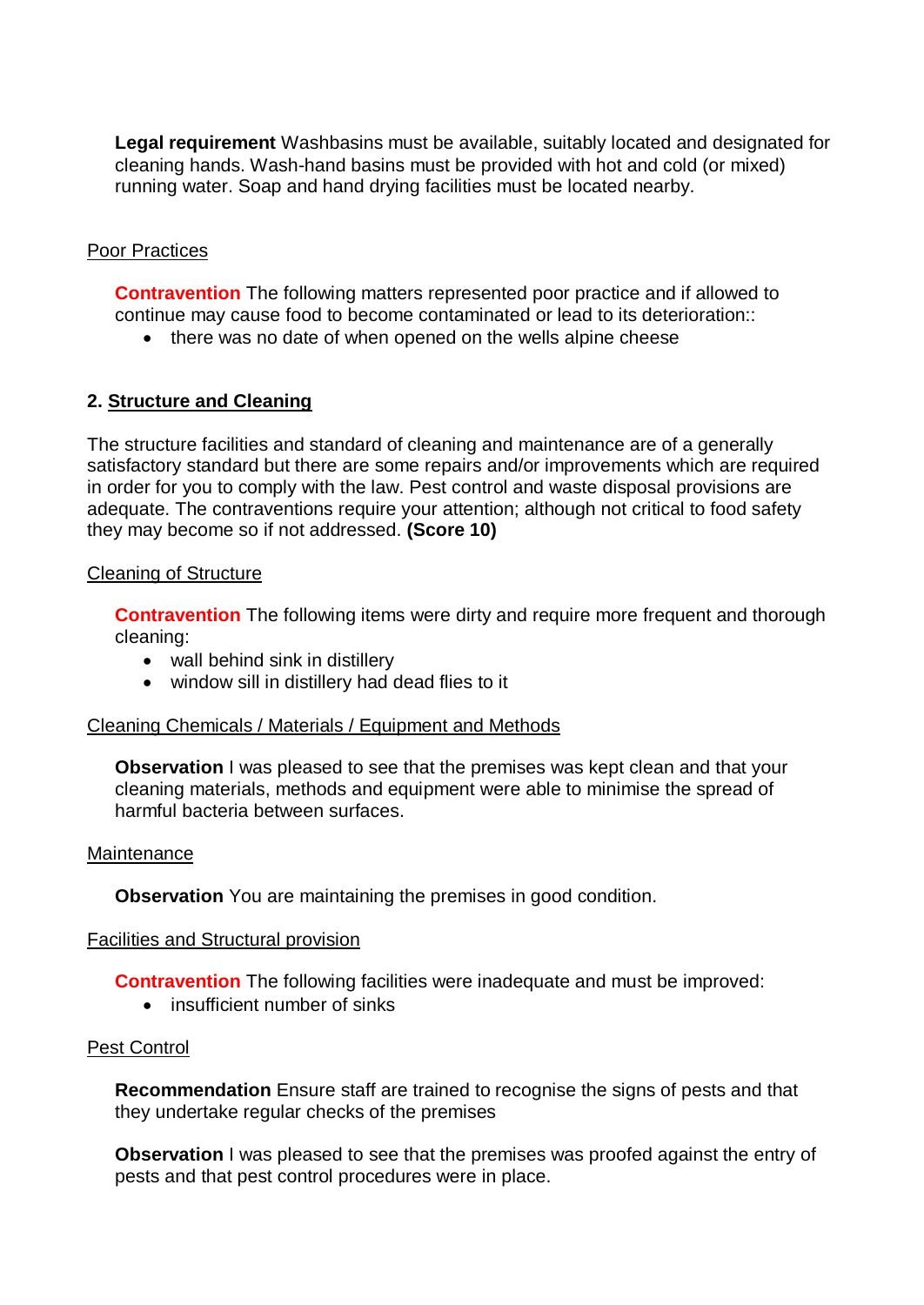# **3. Confidence in Management**

 There are generally satisfactory food safety controls in place although there is evidence of some non-compliance with the law. The contraventions require your attention; although not critical to food safety they may become so if not addressed. **(Score 10)** 

### Type of Food Safety Management System Required

 This might include your hygiene rules, pest control reports, a staff illness and exclusion **Contravention** You are a low risk business and do not have a food safety management system or what you have in place is not suitable given the food risks associated with your business. You still require a minimum amount of documentation. policy, a cleaning schedule, date coding, temperature checks of display chillers, and hand over diary etc.:

 **Information** As you are a new business you have been given the benefit of the doubt despite your food safety management system not fully complying with the law. You must act on this now as your hygiene rating score will be reduced to a maximum of 1 if there is a similar situational at the next visit.

### Food Hazard Identification and Control

 must be in place. Only then will your food safety management system be effective in **Information** Before implementing a food safety management system such as Safer Food Better Business, basic good hygiene conditions and practices called prerequisites ensuring the preparation of safe food.

### **Proving Your Arrangements are Working Well**

**Contravention** The following are needed in order to demonstrate your food safety management system is working:

- daily records
- temperature records
- cleaning schedule
- suppliers lists
- probe calibration records
- pest control records

#### **Traceability**

**Observation** Your records were such that food could easily be traced back to its supplier.

#### Waste Food and other Refuse

**Observation** You had measures in place to dispose of waste food appropriately and were employing the services of an approved waste contractor.